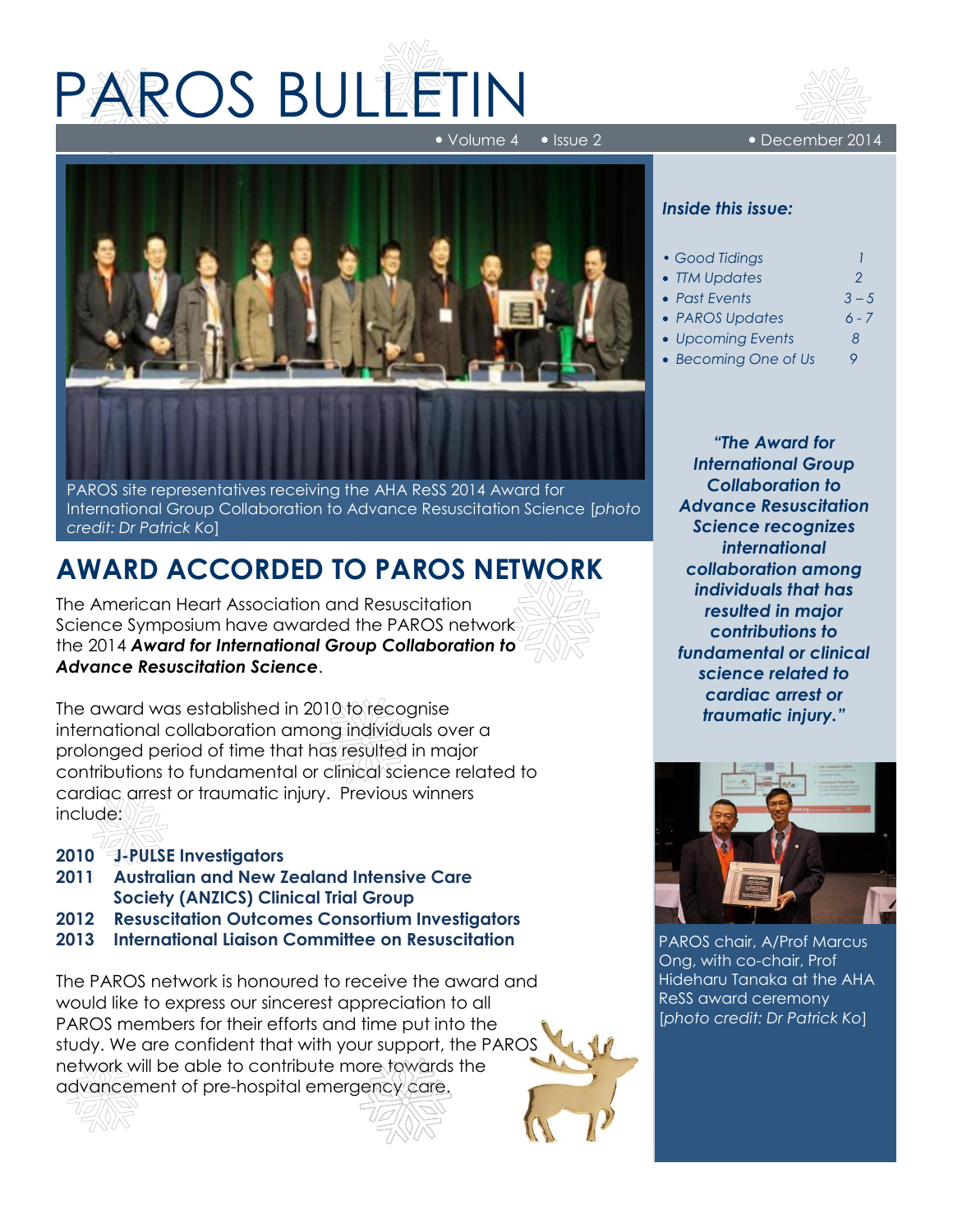

Patient on external targeted temperature management deice

# **TARGETED TEMPERATURE MANAGEMENT MODULE (TTM)**

The TTM module, developed in collaboration with CARES and University of Pennsylvania (UPenn), is live on the eparos.org platform. The module allows collection of TTM information for both out-ofhospital and in-hospital cardiac arrests. The case record form and data dictionaries can be found under the "Source Documents" tab on the PAROS website:

http://www.scri.edu.sg/index.p hp/2012-12-10-10-15- 18/networks-paros. Please contact Ms Shahidah at:

nur.shahidah.ahmad@sgh.co m.sg for account creation.

Dr Benjamin Abella from UPenn has also conducted a webinar on TTM. It can be found at the CARES website under the "Education<sup>"</sup> Resources" tab.

| Is patient awake and able to follow<br>commands? | <b>Targeted Temperature Management</b><br>(TTM) induced?                 | Where was Targeted Temperature Management (TTM)<br>initiated in hospital? |
|--------------------------------------------------|--------------------------------------------------------------------------|---------------------------------------------------------------------------|
| C Yes                                            | C Yes                                                                    | <b>OED</b>                                                                |
| <b>No</b>                                        | <b>ID No.</b>                                                            | C Cath Lab                                                                |
|                                                  |                                                                          | C ICU                                                                     |
| Cooling method (Internal vs. External):          |                                                                          | <b>Target Temperature:</b>                                                |
| <b>El Surface</b>                                |                                                                          | C:32°C                                                                    |
| Intravascular                                    |                                                                          | C 33°C                                                                    |
| Intranasal                                       |                                                                          | C 34°C                                                                    |
| ECMO                                             |                                                                          | C:35°C                                                                    |
| Others: Specify                                  |                                                                          | € 36°C                                                                    |
|                                                  |                                                                          | Other: Specify                                                            |
| Target temperature reached?                      | Did overshoot occur during cooling phase?                                | Did rebound hyperthermia occur (temp ≥ 37.5°C)?                           |
| C Yes                                            | C:Yes                                                                    | <b>O</b> Yes                                                              |
| <b>DING</b>                                      | O No.                                                                    | O No.                                                                     |
|                                                  | Date and time Targeted Temperate Management (TTM) initiated in hospital: | Date and time target temperature reached:                                 |
|                                                  |                                                                          |                                                                           |
|                                                  | Date and time rewarming initiated: Date and time rewarming complete:     |                                                                           |

Sample of variables that the TTM module collects

#### **Relevant Publications**

- 1. Gräsner et al.: Postresuscitation care with mild therapeutic hypothermia and coronary intervention after out-of-hospital cardiopulmonary resuscitation: a prospective registry analysis. Critical Care 2011; 15:R61. *Full article: http://www.biomedcentral.com/content/pdf/cc10035.pdf*
- 2. Lee BK et al. Outcome and current status of therapeutic hypothermia after outof-hospital cardiac arrest in Korea using data from the Korea Hypothermia Network registry. Clin Exp Emerg Med 2014; 1(1): 19-27. *Full article: http://ceemjournal.org/journal/view.php?number=3*
- 3. [Yokoyama H](http://www.ncbi.nlm.nih.gov/pubmed/?term=Yokoyama%20H%5BAuthor%5D&cauthor=true&cauthor_uid=21471669) et al. Impact of therapeutic hypothermia in the treatment of patients with out-of-hospital cardiac arrest from the J-PULSE-HYPO study registry. [Circ J.](http://www.ncbi.nlm.nih.gov/pubmed/21471669) 2011;75(5):1063-70.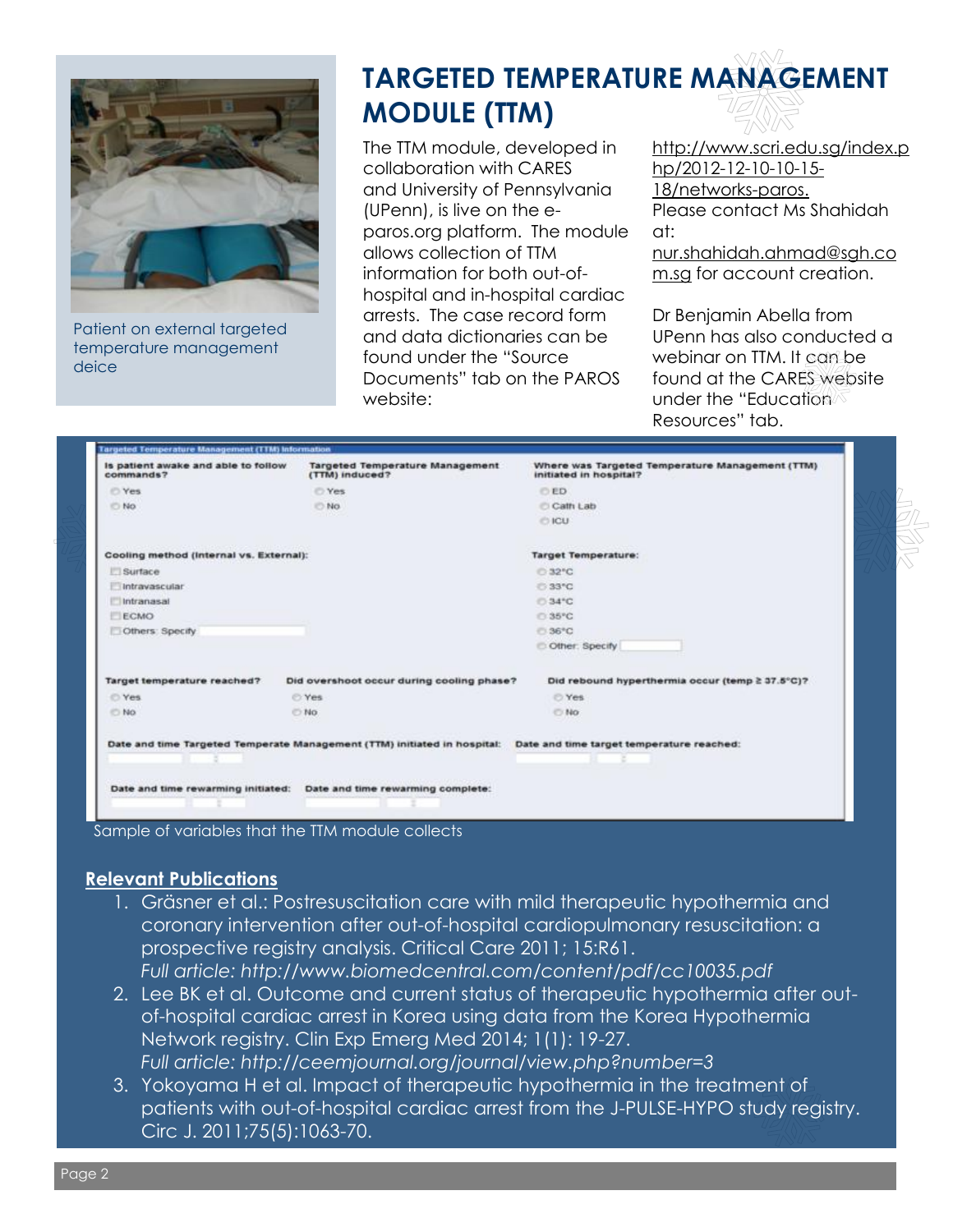**PAST EVENTS**<br>The Lifeline Foundation is spearheaded by Dr Subroto Das and is a nonprofit organisation, which helped pioneered Emergency Medical Services (EMS) in India. Under the Highway Rescue Project, Dr Subroto's team has provided pre-hospital trauma care for up to 1000 victims of road traffic accidents annually.

Lifeline Foundation currently operates in 5 Indian states with a network of more than 600 ambulances and 300 care centres.

It has also helped catalyse the centralised 108 ambulance system in India.

To read more about Lifeline Foundation and the Highway Rescue project, please go to:

http://www.emsindia.in

Opening ceremony of EMS Asia 2014 [*photo credit: Ms Megan Wong*]

EMS Asia 2014- Goa, India (16 – 19 October)

The 3rd EMS Asia conference was jointly organised by Lifeline Foundation and the Asian EMS Council. The first EMS Asia conference was held in Penang, Malaysia in 2012, followed by Singapore in 2013.

The conference was held at the beautiful beachside hotel, the Bogmallo Beach Resort. 400 delegates were given the opportunity to learn from 60 international and national EMS experts in a relaxed, island-style environment. The theme of the conference was 'Learning, unlearning and relearning EMS is fun'.

Hands-on workshops such as the dispatcher, EMS medical directors, wilderness EMS, water rescue course, etc. were held on the first day of the conference.

The international faculty included several PAROS members/advisers such as A/Prof Marcus Ong, Prof Hideharu Tanaka. A/Prof Sang Do Shin, Prof Matthew Ma, A/Prof Bryan McNally, Dr Sarah Karim, etc. A/Prof Marcus was accorded the Asian EMS - Lifetime Achievement award by the organising committee of EMS Asia 2014.





Dr Subroto with the Dispatcher course faculty, A/Prof Bryan McNally and course director, Dr Ng Yih Yng



Hands-on Dispatcher CPR practice by the sea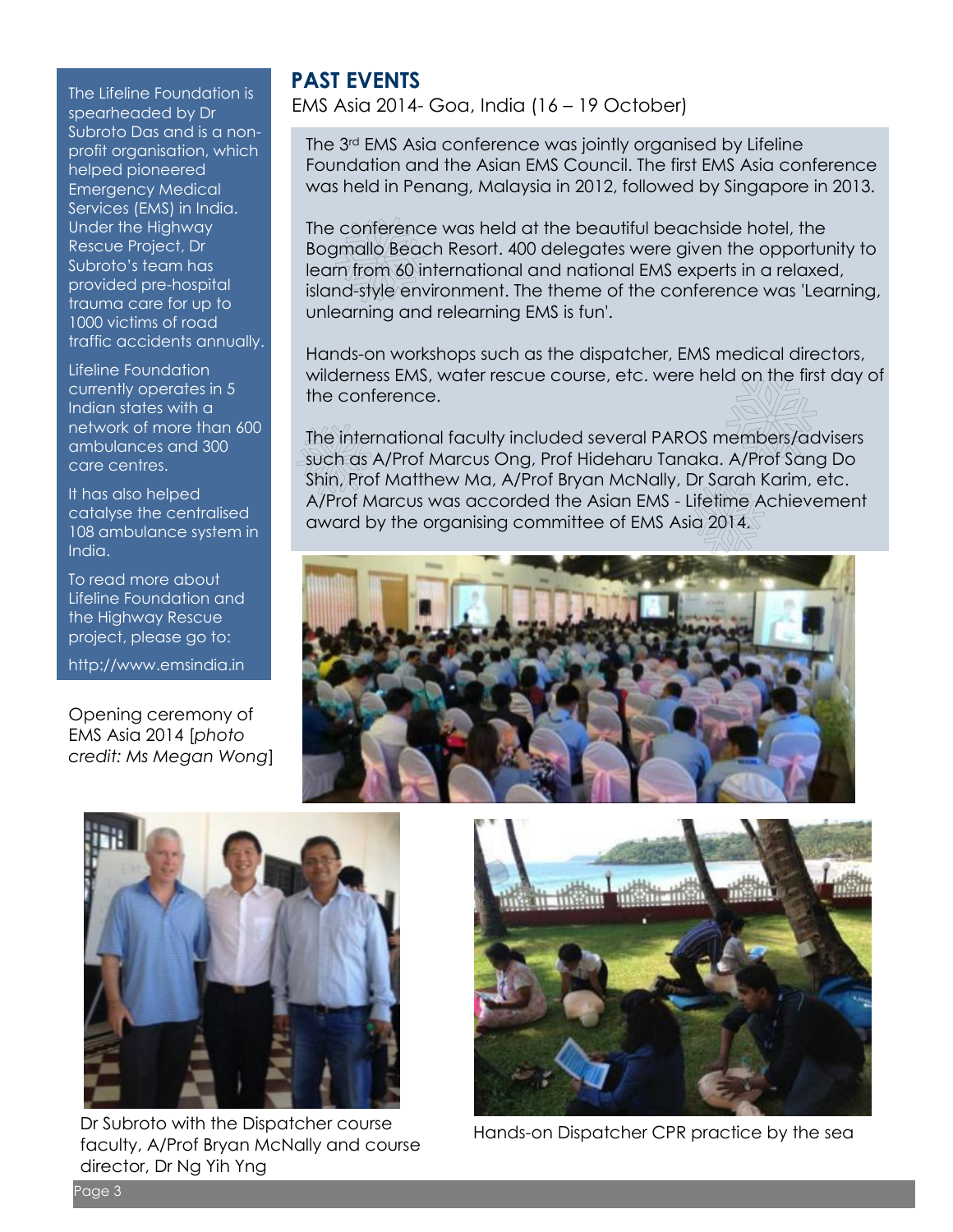The ICEM conferences are hosted by the International Federation for Emergency Medicine (IFEM). ICEM has traditionally been held once every 2 years. However, IFEM has decided to hold ICEM annually, starting from 2019. The next conferences will be held in:

**Cape Town, South Africa** –

18-21 Apr 2016 **Mexico City** – 5- 9Jun 2018 **Seoul, Korea** – 12-15 Jun 2019 **Buenos Aires, Argentina** – 16-19 Jun 2020

### **PAST EVENTS- continued**

ICEM 2014- Hong Kong (10 – 14 June)



The theme of 2014's ICEM conference was "New Era of Emergency Medicine: Old World New Practice". The conference explored the unity of traditional and modern methods of emergency care to strengthen practices and improve patient care. The conference's organising committee helped host the PAROS, Asian EMS Council, and Pan-Asian Trauma Outcomes Study (PATOS) meetings. The PAROS dinner was supported by Zoll Medical Corporation.





Dr Cai Wenwei, PAROS site PI for Zhejiang, China, doing a selfintroduction at the PAROS meeting

Dr Patrick Ko (Taipei) presenting his secondary study proposal to the EXCO



PAROS dinner hosted by Zoll<sup>3</sup> Medical Corporation

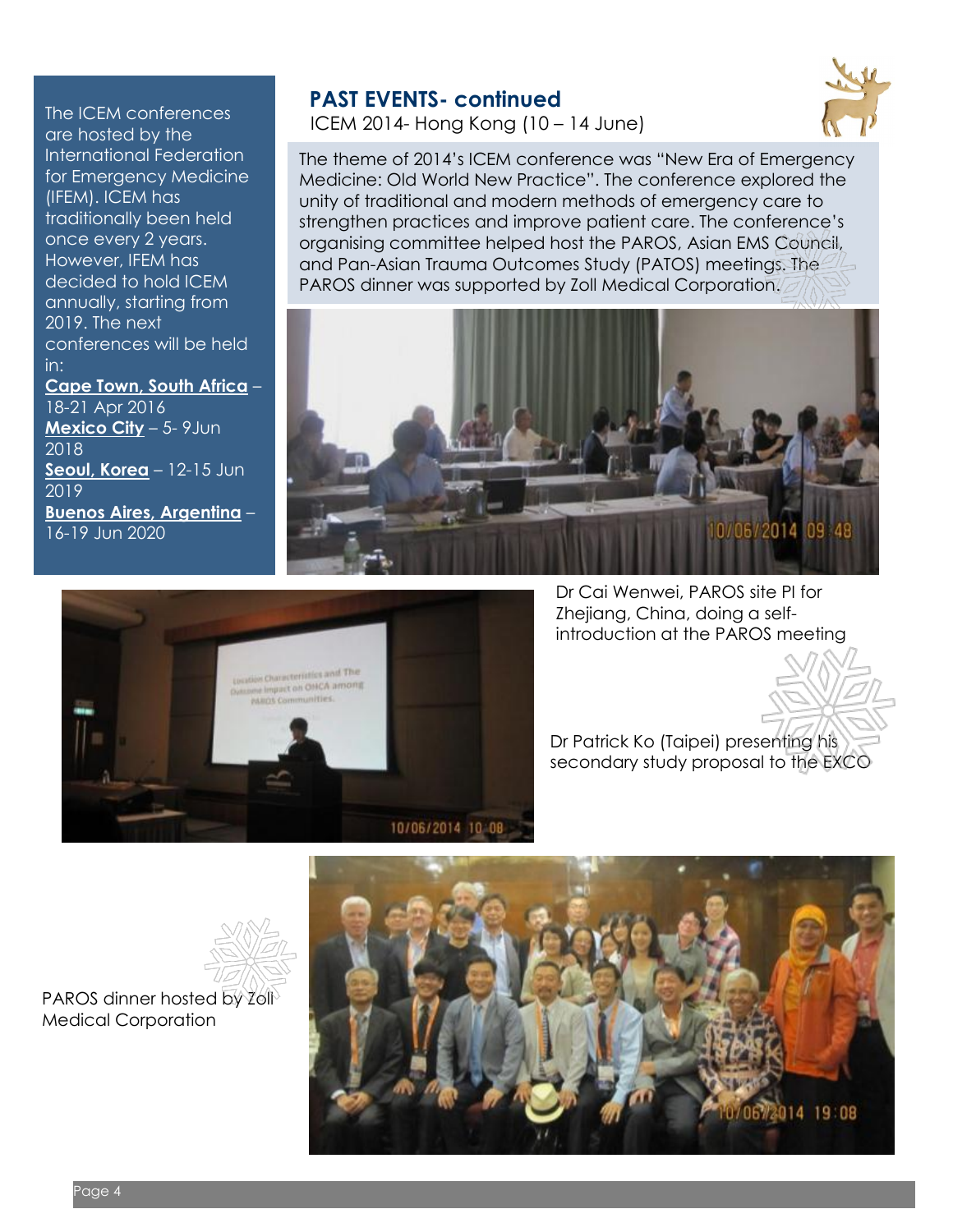

The Distributed Research in Emergency and Acute Medicine (DREAM) is a collaborative network initiated by the ARC NSW, Emergency Care Institute and the University of Tasmania. It is spearheaded by Dr Paul Middleton with the ultimate goal of creating cardiac and injury surveillance registries in NSW. The network also aims to improve system quality and conduct epidemiology studies. To find out more, go to: [http://www.dreamcollabo](http://www.dreamcollaboration.org/) [ration.org.](http://www.dreamcollaboration.org/) *DREAM logo from ARC NSW webpage*.



Resus at the Park- Sydney, Australia (28 – 30 May)

The Resus at the Park was the first ever conference held by the New South Wales (NSW) Branch of the Australian Resuscitation Council (ARC). The conference was innovatively held in a theme park- Luna Park! The conference also organised a community CPR day, which offered free CPR and AED training, to encourage public to learn these important life-saving skills. Dr Paul Middleton, chair of the NSW ARC as well as the organising committee of the conference, and his team hosted a truly amazing and successful conference. International and local speakers highlighted the improvements and advances in health systems, emergency treatment and resuscitation science, and gave insights into the challenges of resuscitation in a variety of settings.



Dr Middleton sharing on the state of cardiac arrest management in NSW

Resus at the Park conference in Luna Park



Community CPR day



PAROS EXCO meeting with a lovely view of the Sydney Harbour Bridge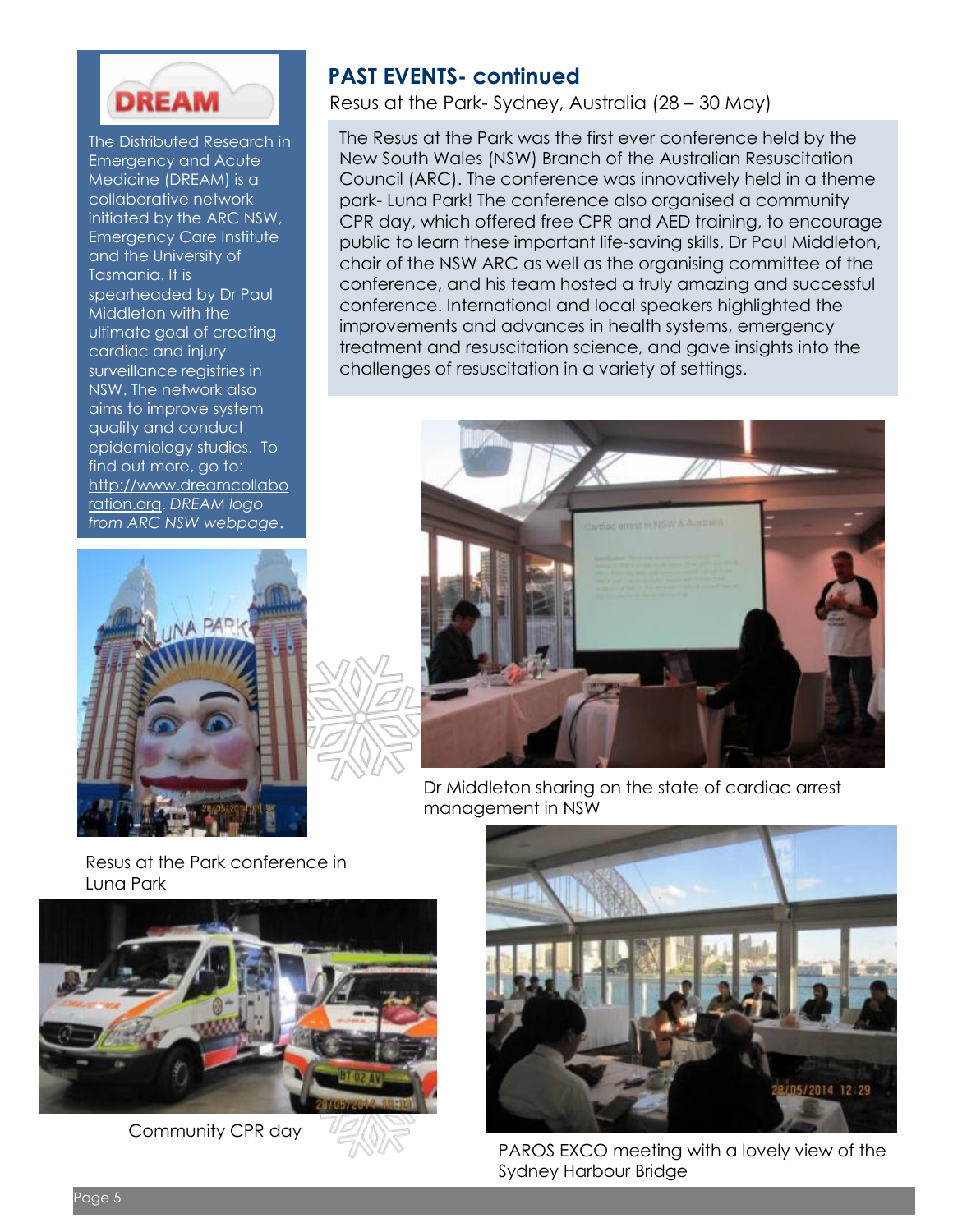

Travel funding was awarded to 11 PAROS members from Malaysia, Vietnam, China, Indonesia, and Philippines to attend the PAROS meeting in Goa, India.

PAROS site funding, which aims to help new PAROS sites from developing countries implement the study, was awarded to Vietnam, China, Pakistan, and Malaysia.

The abstract "Variations in Out-of-Hospital Cardiac Arrests across 7 Countries in Asia: The Pan Asian Resuscitation Outcomes Study (PAROS)" was presented at the AHA ReSS 2014 Best Original Resuscitation Science Poster Session; ICEM 2014; and SingHealth Duke-NUS Scientific Congress 2014. The abstract won the Best Oral Award: Clinical-Senior at the Duke-NUS Scientific Congress.

The database of PAROS 1 was locked and distributed to site investigators in October 2014. We would like to thank all investigators for their patience with the trial coordinating centre, as we worked to sort out issues with the database.

The abstract is as below and can be found in Circulation: http://circ.ahajournals.org/content/130/Suppl\_2/A69.abstract

**Objectives:** The Pan Asian Resuscitation Outcomes Study (PAROS) Clinical Research Network (CRN) includes Japan, Singapore, South Korea, Malaysia, Taiwan, Thailand, and UAE-Dubai. In this study, we aim to report the characteristics of out-of-hospital cardiac arrests (OHCA) patients and events in Asia.

**Methods:** This is a prospective, international, multi-center cohort study of OHCA across the Asia-Pacific including data from January 2009 to December 2012. We used a standardised taxonomy and case record form to collect common variables. Data were provided via an online electronic data capture (EDC) system or exported data from national registries. Cases included all OHCA presenting to emergency medical services (EMS) and Emergency Departments. Primary outcome was survival to hospital discharge or survived to 30 days post cardiac arrest.

**Results:** A total of 66,786 cases from January 2009 to December 2012 were included, of which 40,463 cases were presumed cardiac etiology and resuscitated by EMS. The mean age varied from 49.7 (UAE) to 71.7 (Japan). The proportion of males ranged from 57.9 (Japan) to 82.7 (UAE). Proportion of unwitnessed arrests ranged from 26.4% (Thailand) to 67.9% (Taiwan). Presenting rhythm ventricular fibrillation (VF) ranged from 4.1% (Malaysia) to 19.8% (UAE). Bystander cardiopulmonary resuscitation CPR) rates varied from 10.5% (UAE) to 42.4% (Korea), however < 1.0% of all these arrests received bystander defibrillation. For arrests that were witnessed and VF, the survival rate to hospital discharge varied from no reported survivors to 31.2%. Overall survival to hospital discharge varied from 1.3% to 8.9%.

**Conclusion:** Characteristics and outcomes of OHCA patients vary widely across Asia. This variation may be related to patient and system differences across countries.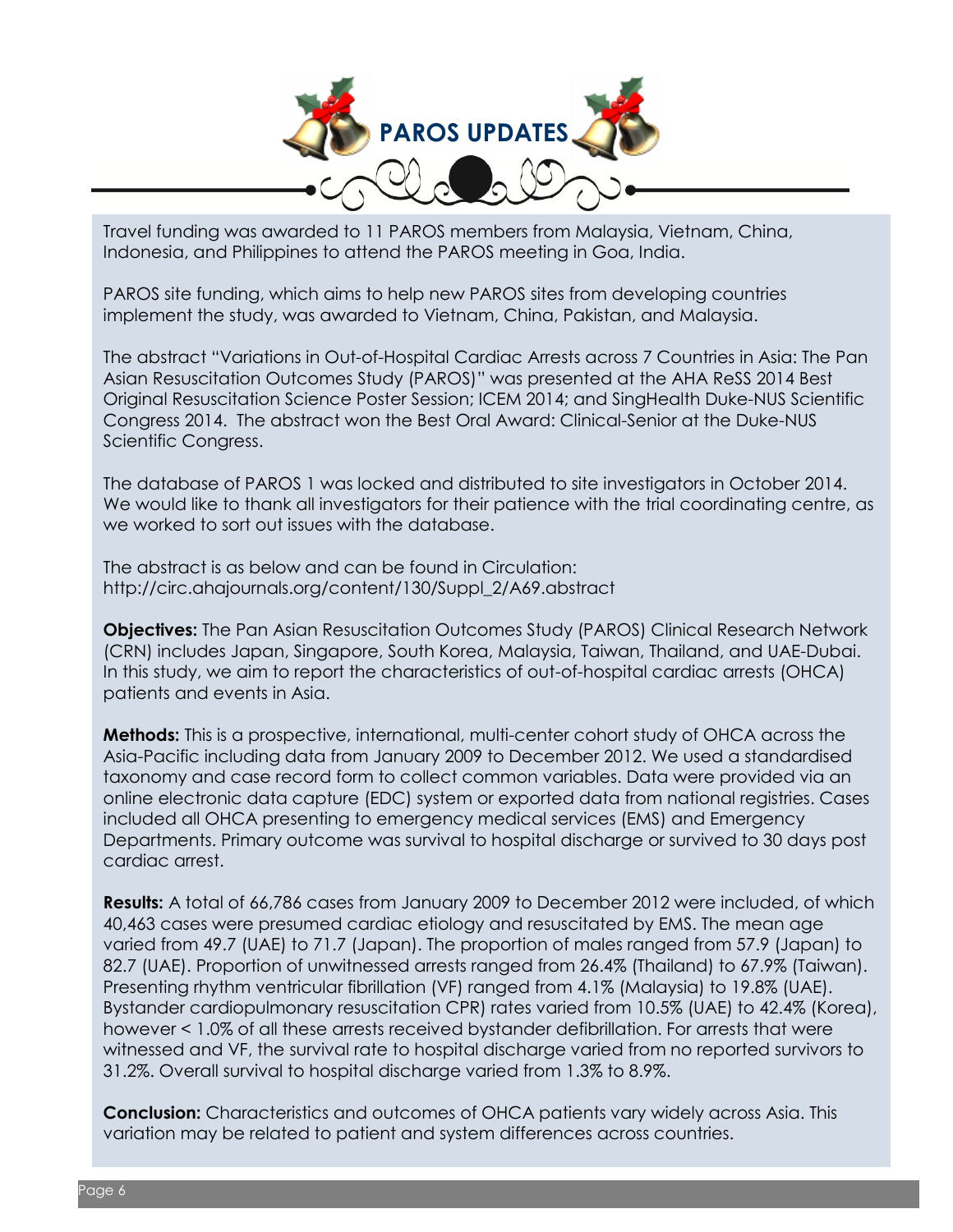

#### **PAROS UPDATES**



One of the main aims of PAROS 2 is to increase bystander CPR rate through the implementation of dispatcher-assisted CPR. In Singapore, one of the initiatives launched to achieve this aim was the Dispatcher-Assisted first REsponder – **DARE** program. The initiative is led by the Unit for Prehospital Emergency Care (UPEC), Singapore General Hospital, and funded by the Ministry of Health, Singapore. DARE has developed a 1-hour hands-on CPR learning session, instead of the traditional 4 hour session, where participants learnt to dial the centralised dispatch number in Singapore, 995. They were also taught to stay on the line with the dispatcher, listen to directions for performing CPR, and how to use a PAD. The program has been implemented in primary and secondary schools, as well as junior colleges; more than 2000 students have been trained since the program was launched in April 2014. A/Prof Marcus Ong, medical director of UPEC, and Dr Jade Kua, program director of DARE, head the initiative. The program will be rolled out into the community, e.g. workplaces, religious organisations, etc. For more information about DARE, follow them on Instagram: @daretosave\_sg or search for their Facebook page: Dispatcher-Assisted first REsponder – DARE*. [Dare logo taken from DARE Facebook page; screenshot of DARE video from mysghonline's Youtube page.]*



Watch a short clip of the training video used in the program at: http://youtu.be/KrxxLyxy1vs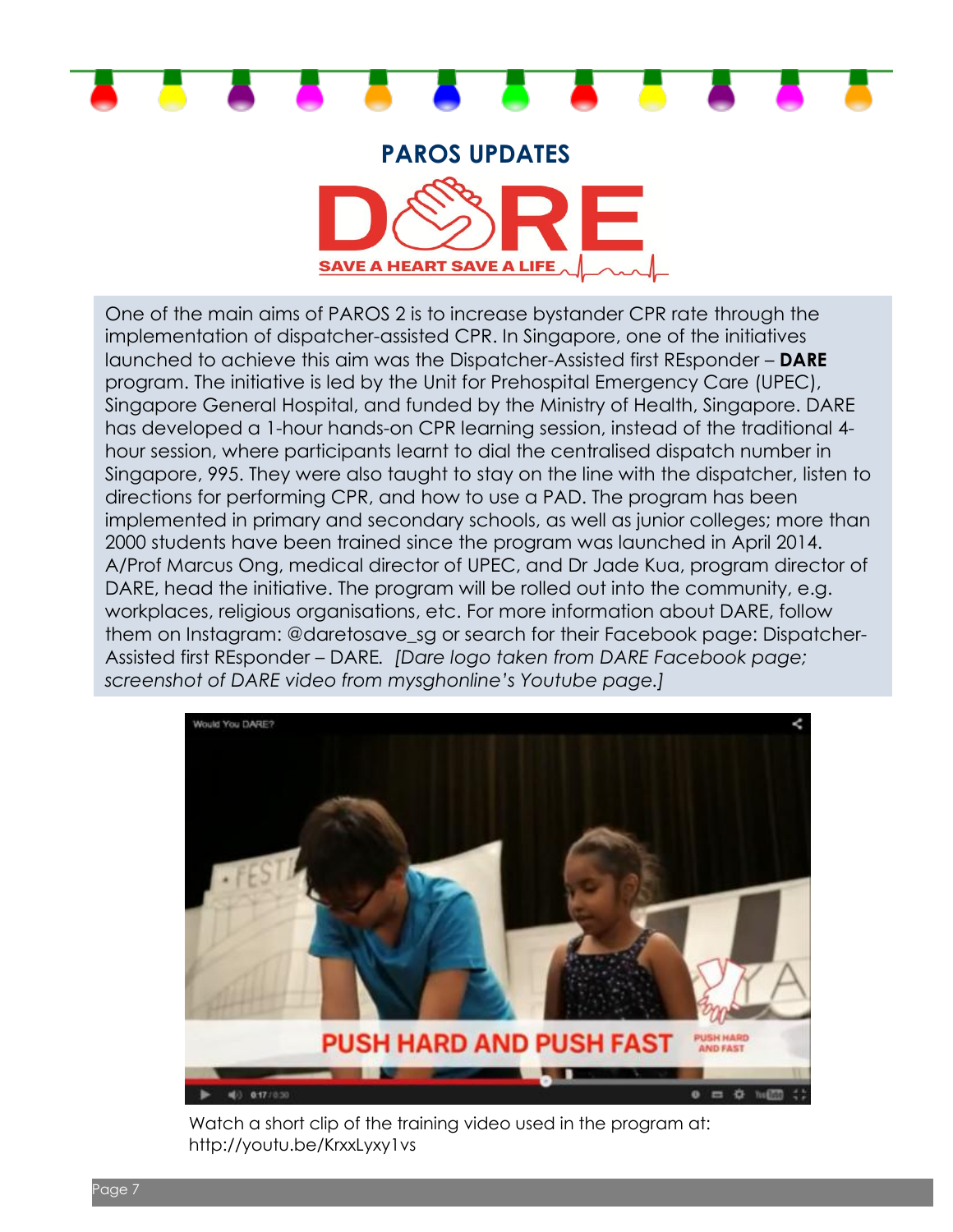## **UPCOMING EVENTS**



**Dear PAROS Members,**

Please mark your calendar!

#### **PAROS-CHINA 2015**

*27- 29 March 2015, Hangzhou, Zhejiang, China* **27 March**: PAROS, PATOS, and Asian EMS Council Meetings **28 March**: Main conference **29 March**: Main conference + EMS Medical Directors workshop **Target audience**: Local participants **Conference Themes**: EMS, Emergency Medicine, Disaster Management, Trauma **Venue**: Zhejiang hotel

Travel funding is available for PAROS members from developing countries. Please download application form from PAROS website,

http://www.scri.edu.sg/index.php/2012-12-10-10-15-18/networks-paros, under the "Source Documents" tab. Closing date is **9 January 2015**





[photo credit: http://travelerguidance.blogspot.sg]

#### **ASIAN CONFERENCE FOR EMERGENCY MEDICINE 2015**

*7- 10 November 2015, Taipei, Taiwan*

**Venue**: Taipei International Convention Centre

PAROS/PATOS/Asian EMS Council Meetings will be held during the conference.

Asian EMS Council will be holding their next EXCO election at this meeting.

Abstract submission is now opened and will close on 30 March 2015.

Please go to: [http://www.acem2015.org](http://www.acem2015.org/) for more updates on the conference.



[photo credit: http://www.taipei-101.com.tw]